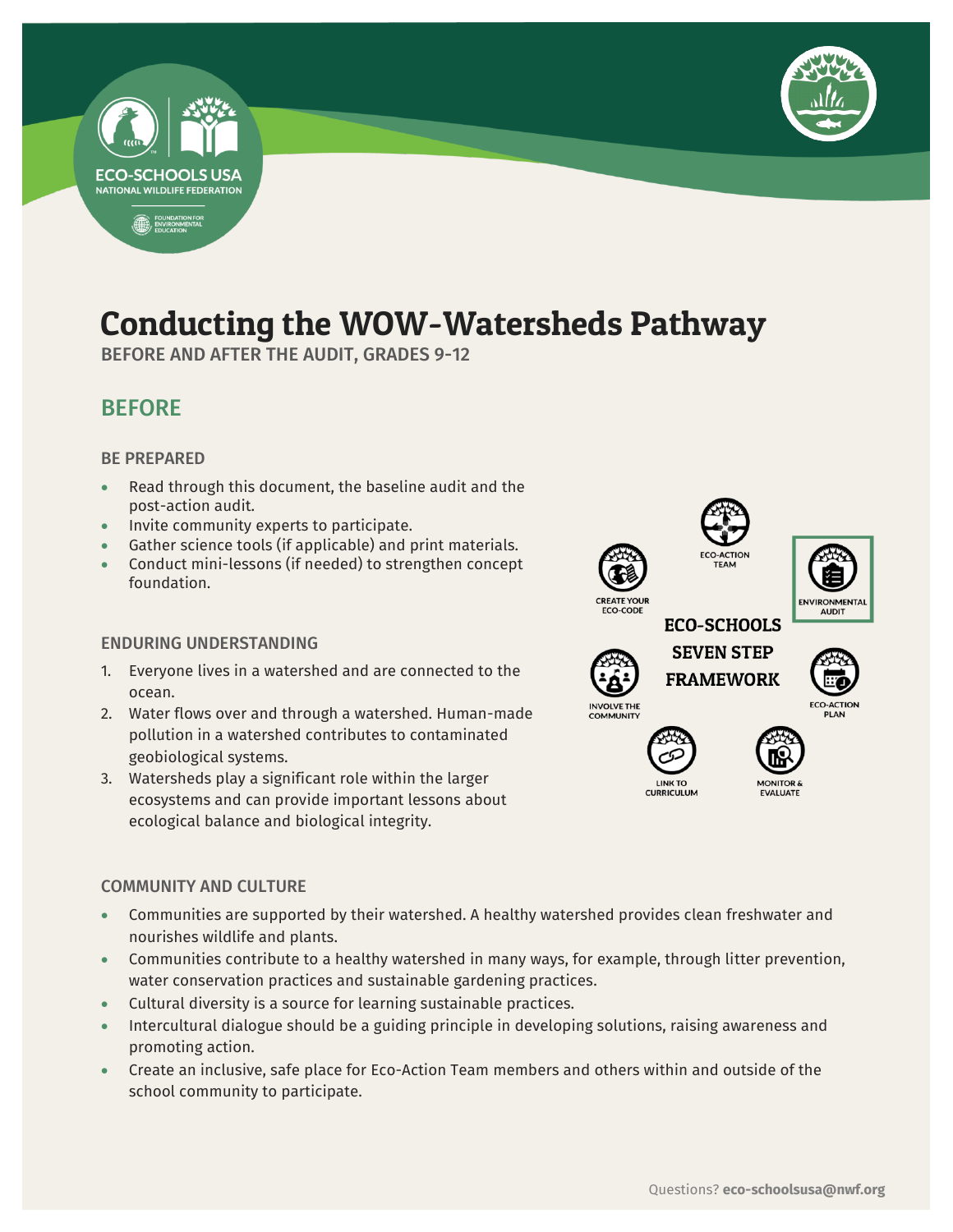



#### INTERDISCIPLINARY CONNECTIONS

**RIOOLS** 

- **English Practice different styles of writing and** compare the qualities of each, for example technical writing versus social media campaign writing or opeds versus fiction writing.
- Math Calculate the geographical measurements of the watershed in which the school resides using existing technology as well as measurements related to water quality.
- Technology Identify and survey existing applications available for students and the greater community to record data related to watershed health. Are the apps enough to effectively investigate watershed health? What applications need to be designed and/or are there existing apps that can be improved-suggestions to the app developer?
- Civics What are the current laws in place to protect watershed health? Look at the federal and state laws in place and how local policy is impacted. How can students advocate for watershed conservation.



# SUSTAINABLE C

In 2016, seventeen Global Goals for Sustainable Development were adopted by world leaders at a United Nations Summit. These goals universally apply to all countries, therefore Eco-Schools USA is committed to doing our part. Over the next fifteen years, efforts will be made by governments, institutions and citizens all across the globe to end all forms of poverty, fight inequalities and tackle climate change, while ensuring nobody is left behind.



Ensure inclusive and equitable quality education and promote lifelong learning opportunities for all.



Protect, restore and promote sustainable use of terrestrial ecosystems, sustainably manage forests, combat desertification and halt and reverse land degradation and biodiversity loss.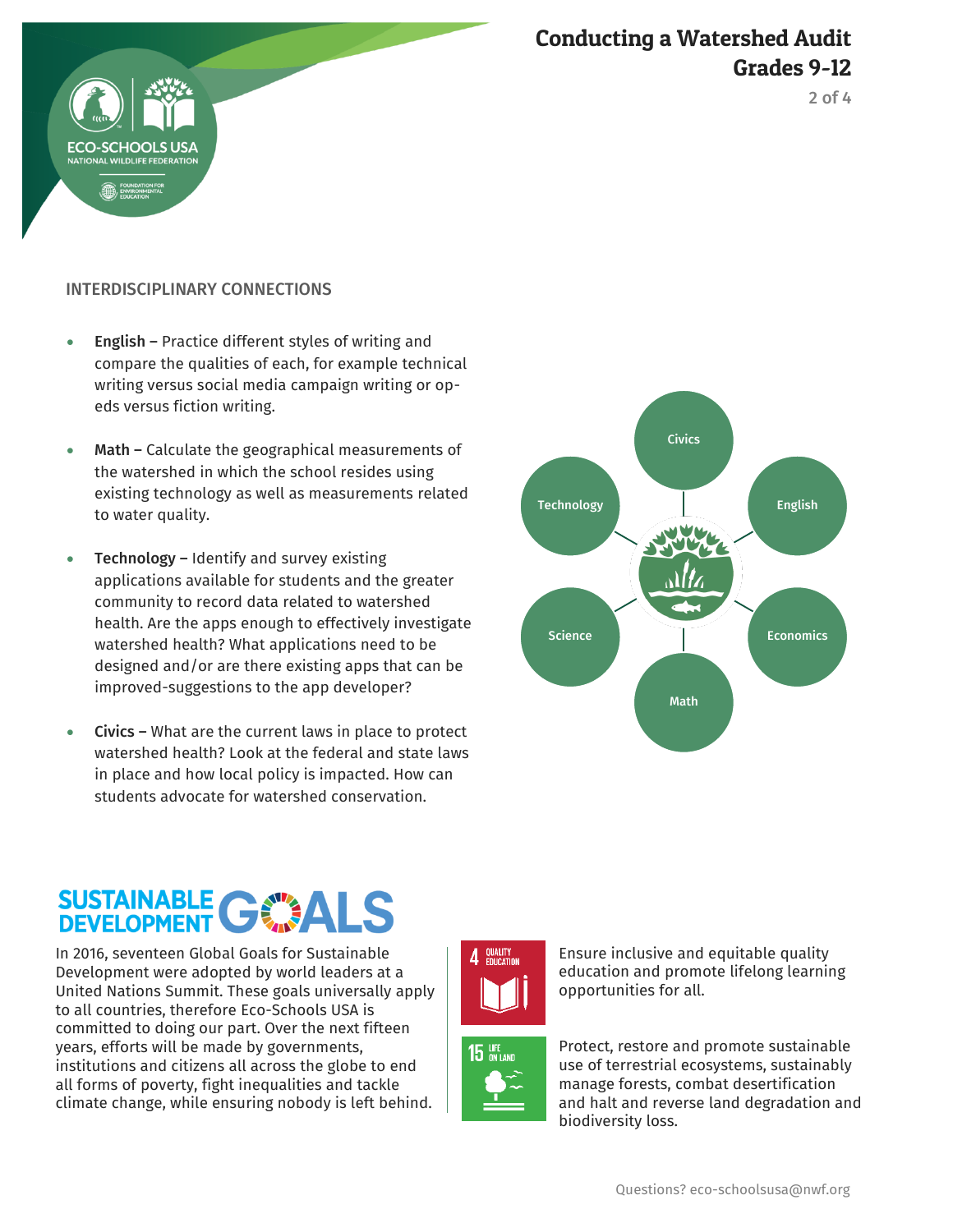

## GATHER THE FOLLOWING MATERIALS

- student worksheet(s) audit form clip boards
- 

- 
- macroinvertebrate studies kits on secchi disk\*
- 
- 
- science notebook water and soil testing kits regional and/or state plant and animal field guides

#### DASHBOARD METRIC

How many actions did students take to improve watershed health?

#### **PROCEDURE**

- 1. Before the audit, contact local experts who are willing to assist. These individuals can provide more in depth understanding and can help direct the team when questions arise and/or concerns arise.
- 2. Read through the audit. As an Eco-Action Team determine, based on the size of your school and the tasks to be completed, how much time will be needed to complete the baseline or post-action audit.
- 3. As a team, find the best locations on the school grounds or within the surrounding community to conduct investigations.
- 4. Conduct the baseline audit and make plans to conduct the post-action audit.
- 5. Analyze the results and develop an action plan.
- 6. Frequently communicate results and plans with the school and community.



#### **\*DIY Secchi Disk**

- <https://zebrazapps.com/embed/#/b2f40eb4598249c19bc3028ca532eb55>
- <http://www.des.nh.gov/organization/divisions/water/wmb/vlap/documents/secchi.pdf>